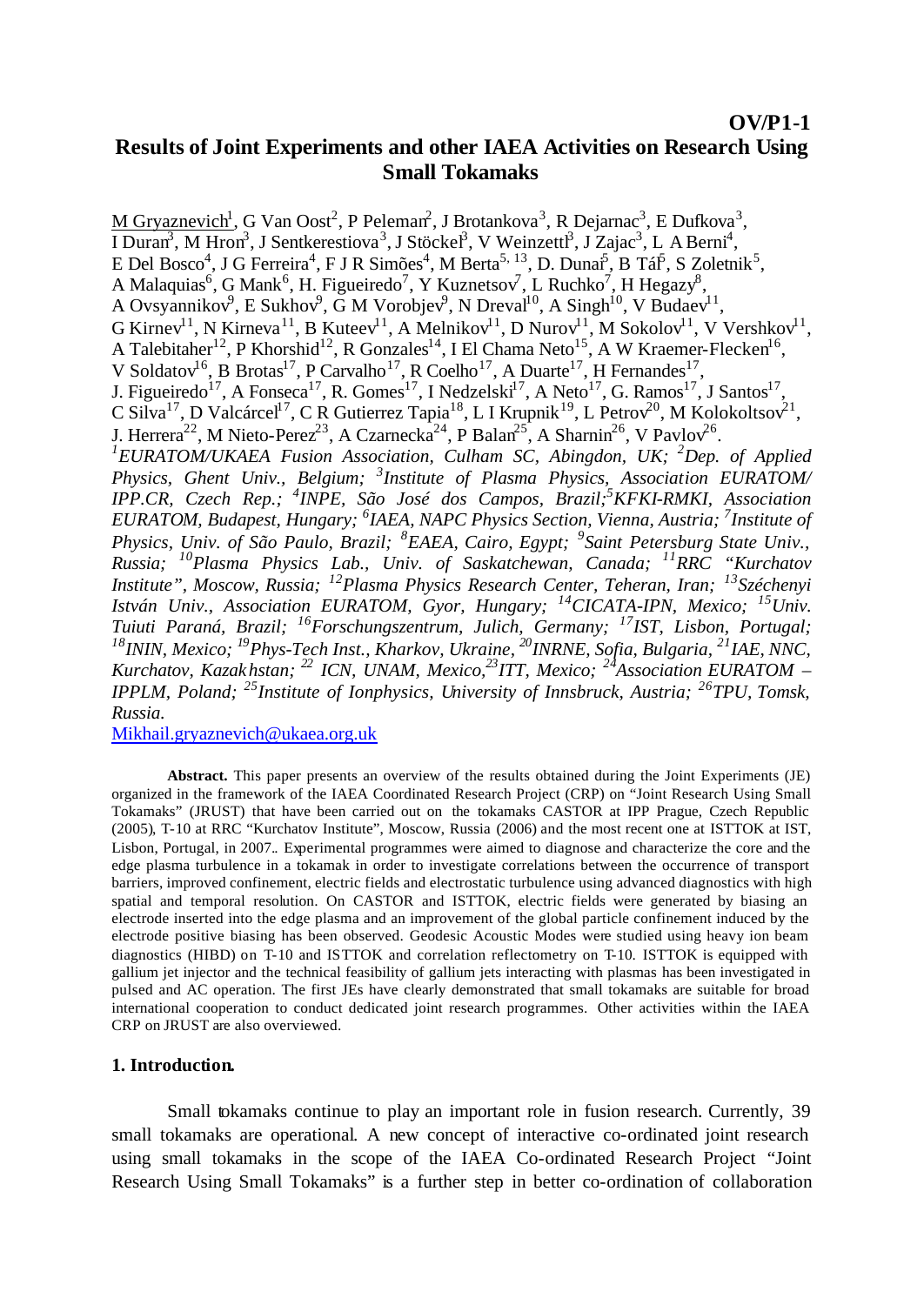between small tokamaks and in improvements of links between small and large tokamaks. Since the beginning of the CRP in 2004, it has already resulted in more than 30 joint publications. 13 tokamaks are currently participating in the project and an overview of the present activities can be found in [1] and at www.fusion.org.uk/iaeacrp. One of the most successful activities within the CRP is the implementation of Joint Experiments gathering several experts from the fusion community on a particular device during several experimental sessions lasting about 4 to 5 days. In this paper we summarize the results obtained during Joint Experiments.

Joint Experiments in the framework of the IAEA CRP on JRUST have been carried out on the tokamaks CASTOR at IPP Prague, Czech Republic, T-10 at RRC "Kurchatov Institute", Moscow, Russia and ISTTOK at IST, Lisbon, Portugal, in 2005 -2007. These Joint Experiments involved more than 65 scientists from 16 countries, coordinated and cosupported by IPP Prague, KFKI-RMKI Budapest, RRC "Kurchatov Institute" Moscow, IST, Lisbon, IAEA and ICTP, Trieste, and were aimed to diagnose and characterize the core and the edge plasma turbulence using advanced diagnostics with high spatial and temporal resolution.

### **2. 1st Joint (Host Laboratory) Experiment, CASTOR, IPP Prague, Czech Republic, 2005.**

The objective of the 1<sup>st</sup> JE on CASTOR (R=0.4m, a=0.085m, B<sub>t</sub><1.5T, I<sub>p</sub><25kA,  $\tau_{\text{pulse}}$  <50ms, 0.5 < n<sub>e</sub> $(10^{19} \text{m}^3)$  < 3.0, T<sub>e</sub> $(0)$  < 200eV) was to perform studies of links between the plasma edge turbulence and the plasma confinement [2]. It was jointly organized by the IPP



*Fig.1. Spatial-temporal correlation function along the poloidal ring of probes.*

Prague and KFKI RMKI, Budapest, involved 20 scientists from 7 countries and was supported through the IAEA and the International Centre for Theoretical Physics (ICTP), Trieste. During the experiments, electric fields were generated by biasing an electrode inserted into the edge plasma to modify the turbulence and transport behavior in this region. The edge plasma and the electrostatic turbulence were characterized using two rake probes with 16 Langmuir tips each (radial separation 2.5mm). From the time shift between two poloidally separated tips it was

possible to measure the poloidal velocity of fluctuating density and plasma floating potential structures. From the gradient of the floating potential, the phase velocities,  $f_f$ , were roughly estimated as  $v=E/B$ , where  $E_r$  is estimated as grad  $F_f$ . However, it was found that the electron temperature gradient grad $T_e$  term can not be fully neglected, if a precise comparison of the phase and the ExB velocity is required. The phase velocity of potential fluctuations in the poloidal direction was measured using a poloidal array of 96 Langmuir probes arranged uniformly poloidally at one toroidal position. It was found that the phase velocity of density fluctuations was systematically lower than that of potential fluctuations. From the spatial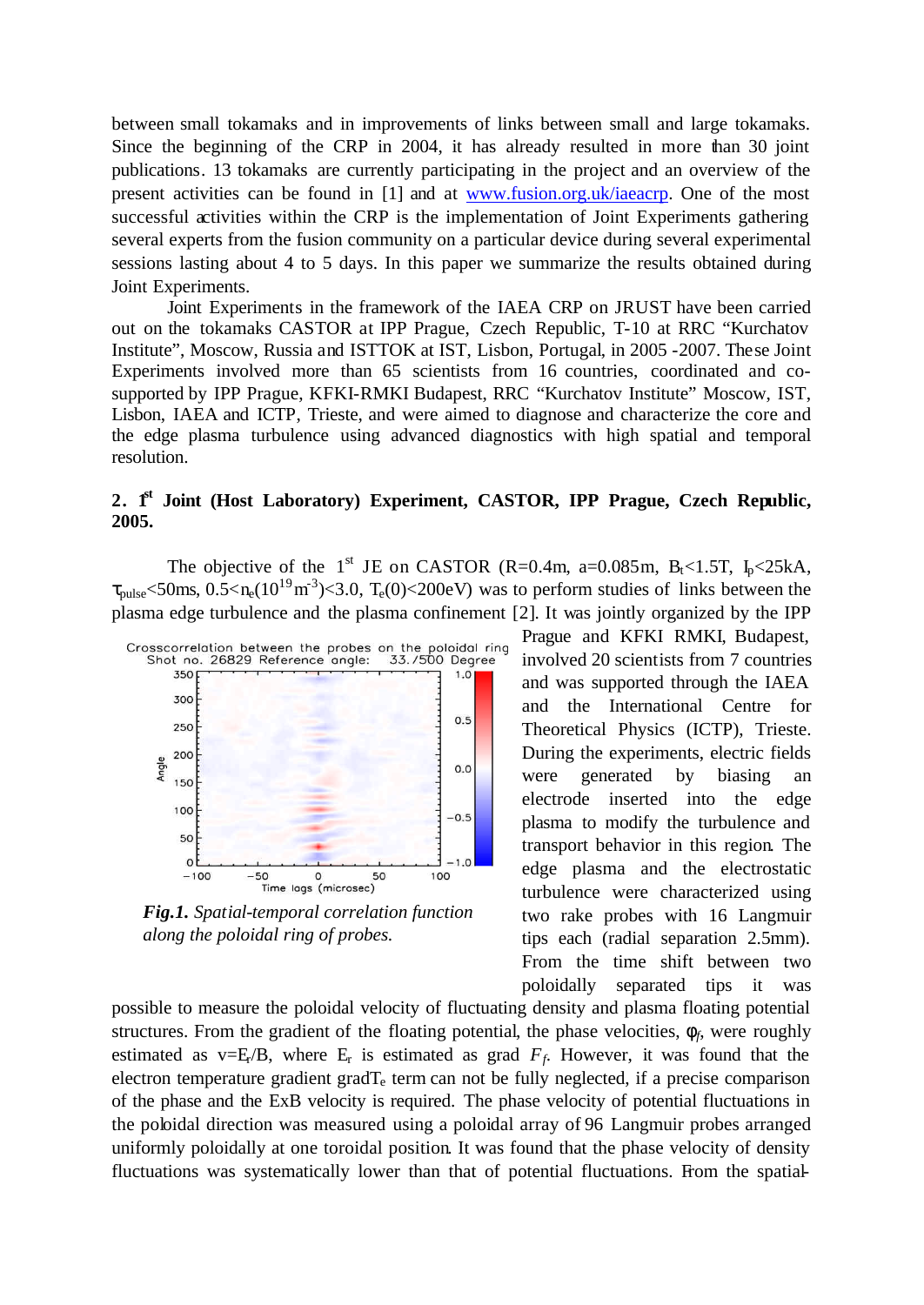temporal behavior of cross-correlation functions of radially separated tips, a radial size of the fluctuating structures of about 1cm has been determined. A typical correlation plot is shown in Fig.1. The reference probe was at  $\theta = 33.75^{\circ}$  relative to the equatorial plane on the LCFS. Spatial wave-like structures (electromagnetic features of turbulence) were observed in the range between  $\theta \sim 0^{\circ}$  and 135° ( $\theta = 0^{\circ}$  corresponds to the outer point at the equatorial plane).

Positive electrode edge biasing experiments have been performed to demonstrate the



**Fig.2.** Radial profiles of floating potential (a), radial electric field (b), the  $E_r$  shear, (c) *ion saturation current (d), toroidal,*  $v_f$ , *(e) and poloidal velocity*,  $v_q$  *(f), averaged over 4 ms before (open symbols) and during (filled symbols) biasing The vertical line marks the position of the LCFS.*

effects of electric fields on the main plasma parameters. Fig. 2 illustrates the influence of positive biasing on the radial dependence of edge plasma parameters. During the biasing phase, the radial dependence of  $f<sub>f</sub>$  is strongly modified as shown in Fig.2(a), leading to a narrow positive and single-peaked  $E_r$  structure just inside the LCFS, Fig.2(b). As a consequence, a strong positive and negative Er shear is generated inside and across the LCFS, respectively, as shown in Fig.2(c). The maximum shear rate of the  $E<sub>r</sub> \times B$  flow,  $t_s^{-1} \propto dv_{\bar{E} \times \bar{B}}$  dr, is thus about 1-1.3×10<sup>6</sup>s<sup>-1</sup>. The decorrelation rate of local turbulence scattering,  $t_{c0}^{-1}$ , calculated from the e-folding time of the autocorrelation function of I<sub>s</sub> fluctuation data detected before biasing, gives  $t_{c0}^{-1} = 1.6 \times 10^5$  s<sup>-1</sup>. Hence, the flow shear rate exceeds significantly the turbulence scattering rate and thus suppresses turbulence and turbulent transport. The reduction in  $I_s$  and  $f_f$  fluctuations during biasing has been observed in the experiments. The reduced turbulent transport leads to the formation of an edge pedestal and thus steepening of the edge density profile during biasing, as shown by the ion saturation current measurements in Fig.2(d). During the initial stage of the biasing, a clear reduction in recycling indicated by a drop in the  $H_a$  emission, and thus, a net increase of the ratio  $\overline{n}_{e}/H_{a}$  (which is roughly proportional to the particle confinement time t<sub>p</sub>) by a factor of 2.5 with respect to the pre-bias phase, has been observed. These results indicate an improvement of the global particle confinement induced by the electrode positive biasing, as observed earlier [3]. Flow measurements have been performed using a Gundestrup probe with 8 collectors. The time evolution of the radial profiles of floating potential, radial electric field,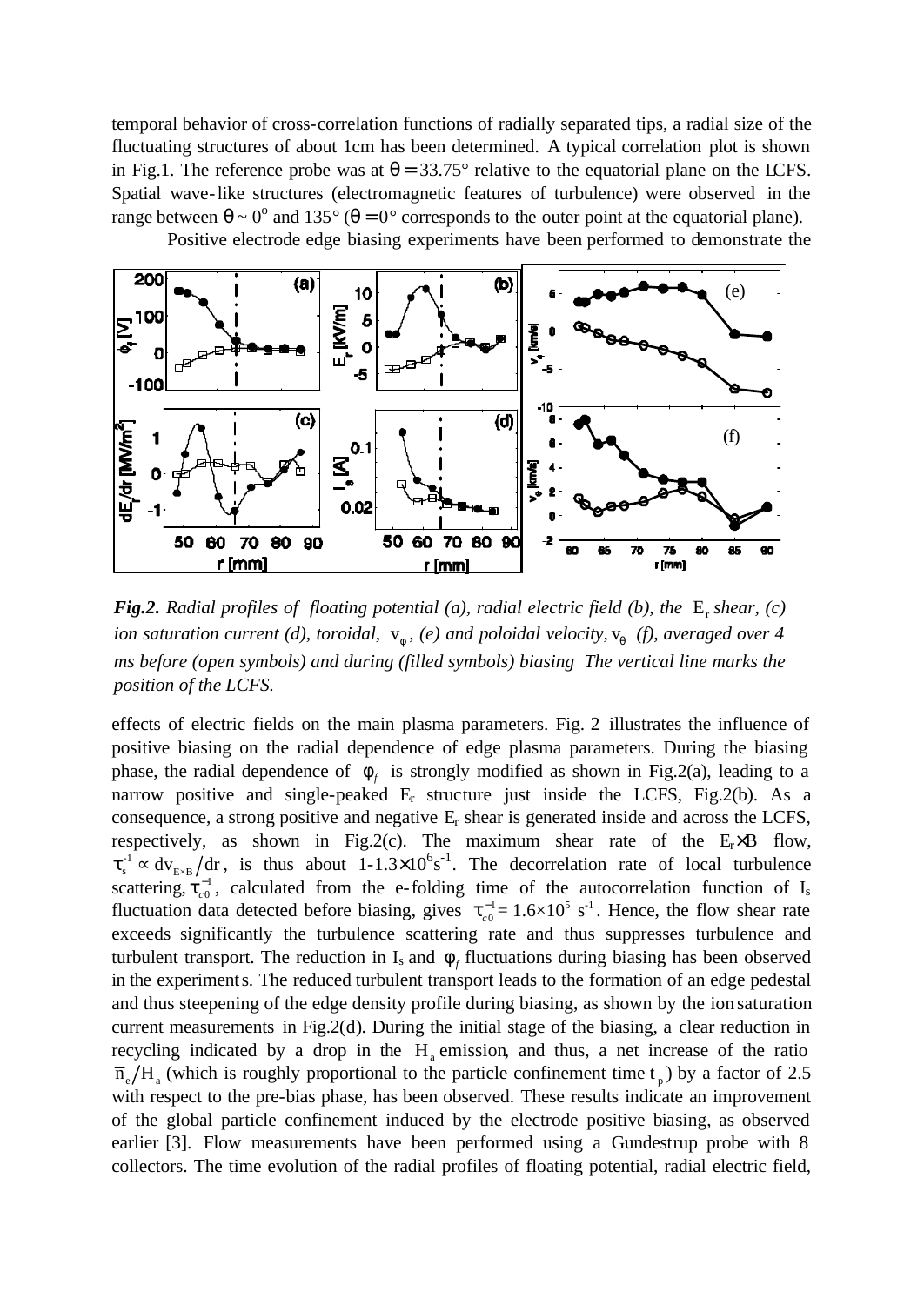parallel and perpendicular Mach numbers were measured in the biased and ohmic phases of a single discharge. The radial flow profiles were measured by a shot-to-shot scan in reproducible discharges. It is found that not only the perpendicular flow, but also the parallel flow increases during biasing, as shown in Fig.2 e,f.

Two arrays of fast AXUV-based bolometers with 16 and 19 channels were installed in the same poloidal cross-section in perpendicular directions (from LFS and bottom side) to monitor the radiated power profile. This arrangement with temporal resolution of 1µs and spatial resolution of  $\sim$  1cm and a very high signal to noise ratio allowed a visualization of the evolution of fine structures in the radiated power profile during biasing. Fig.3 shows crosscorrelation time evolution between the horizontal chord at 40 mm against all bottom bolometer array chords prior to biasing (left figure), during biasing with biasing voltage +150V (middle figure) and after biasing (right figure) with a clear change in the correlation length due to biasing, suggesting suppression of small-scale turbulence.



*Fig.3. Cross-correlation between horizontal chord at 40 mm against all bottom chords prior to biasing (left figure), during biasing with biasing voltage +150V (middle figure) and after biasing (right figure).*

## **3. 2 nd Joint Experiment, T-10, RRC "Kurchatov Institute", Moscow, RF, 2006.**

Following the success of the  $1<sup>st</sup>$  JE, the  $2<sup>nd</sup>$  JE was performed on T-10 at RRC "Kurchatov Institute" in Moscow. 30 scientists from 13 countries participated in this experiment. The experiment was aimed to continue JE1 turbulence studies, now extending them to the plasma core.

The edge plasma in small and large scale experiments has many similar features. This has been demonstrated at the  $2<sup>nd</sup>$  JE on T-10 (R=1.5m, a=36cm, B<sub>t</sub>=2.5T, I<sub>pl</sub> =180-330kA,  $\tau_{\text{pulse}}$ <1s,  $n_e$  =1.3–2.5x10<sup>19</sup>m<sup>-3</sup>) [4]. The absolute plasma potential was measured by Heavy Ion Beam probing (HIBP) [5] using  $TI^+$  ions with energy 220-260 keV. The core plasma turbulence was studied by correlation reflectometry. In the Ohmic plasma  $(I_p=180kA,$  $n_e=1.3-1.5\times10^{19}$  m<sup>3</sup>) the potential profile is a linear-like function with the lowest absolute value  $j(0.17m)$ = -900V. The slope of the potential profile gives the estimation of the mean radial electric field  $E_r \sim -7.5$ kV/m. In the ECR off-axis heated plasma ( $P_{EC}$ =0.4–0.8MW), the depth of the potential well becomes smaller,  $j(0.17m) = -720V$ , and the electric field decreases to  $E_r \sim -5.5$ kV/m. The turbulence rotation velocity obtained by correlation reflectometry [4] has been compared with this data, Fig.4, 5.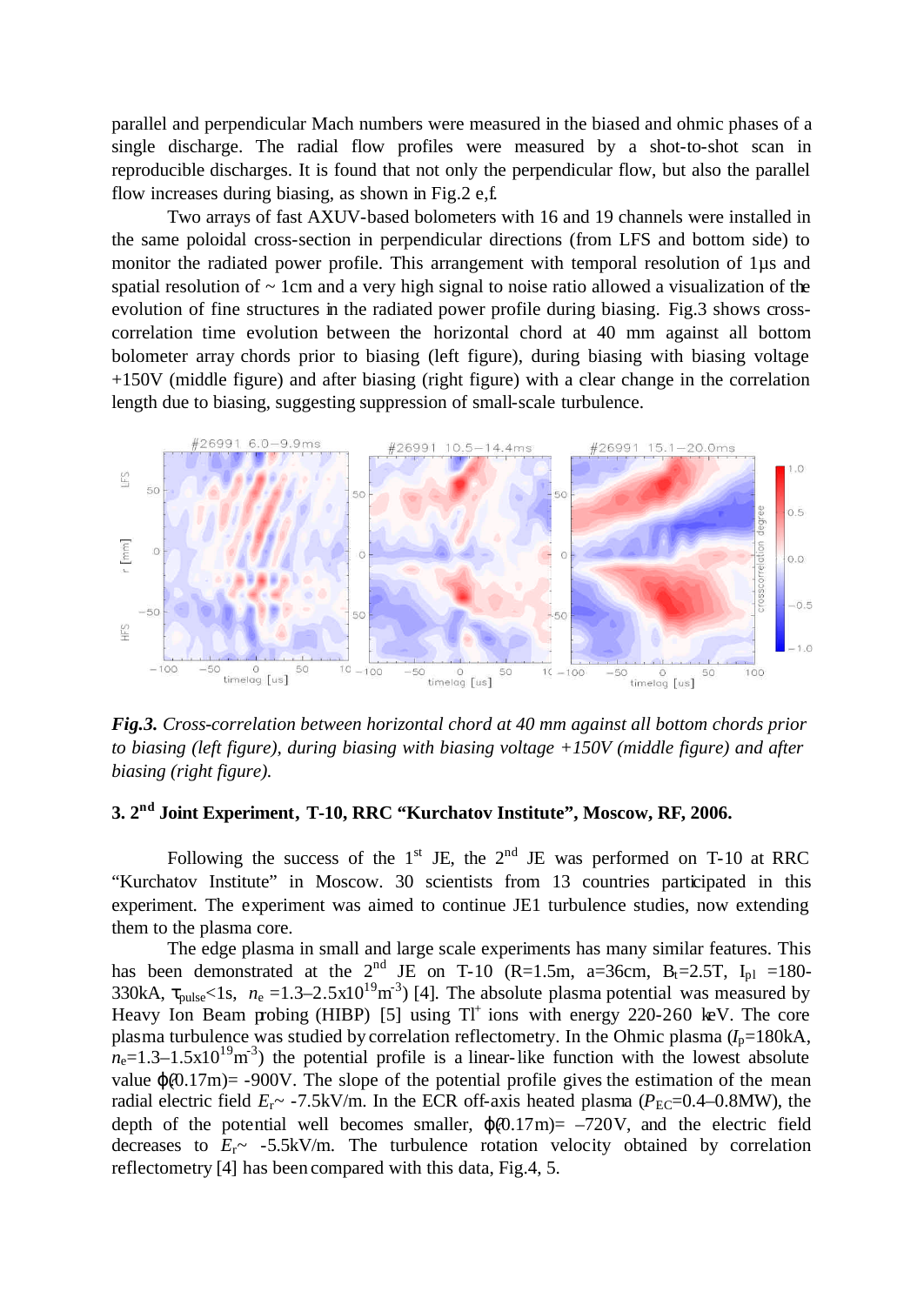





Fig. 5. Comparison of rotation velocities of density perturbations with core plasma rotation in OH and ECRH plasma.



Fig 6. a) Potential power spectra in HIBP and limiter MLP, clear double peak at 20 kHz characterize GAM, while no pronounced GAM peak in MPL spectra, b) Potential and  $I_{tot}$  (n<sub>e</sub>) spectra by HIBP.

During these experiments, a clear correlation between fluctuations in the plasma potential and density has been observed. Geodesic Acoustic Modes (GAMs) were investigated using the high energy ion beam diagnostics (HIBP), multipin movable and fixed limiter Langmuir probes (MLP) and correlation reflectometry (CR). Ohmic heating and onand off-axis ECRH regimes were studied  $(B_t = 2.2-2.5T, I_{pl} = 180-330kA, n_e = 1.3 2.5 \times 10^{19}$  m<sup>-3</sup>). The result of the correlation measurements of the two diagnostics allows determination of the toroidal and poloidal mode structure of the GAM. Figure 6 shows the potential and density power spectra, obtained by HIBP and MLP at the same time. It is clearly seen that the GAM peak is dominant in the potential spectra while an MHD m=2 peak dominates the density spectra. It was shown that the GAM may have a complex structure, (not similar to conventional periodical oscillations with a single frequency), which is mainly manifested in the plasma potential and not very pronounced in plasma density fluctuations.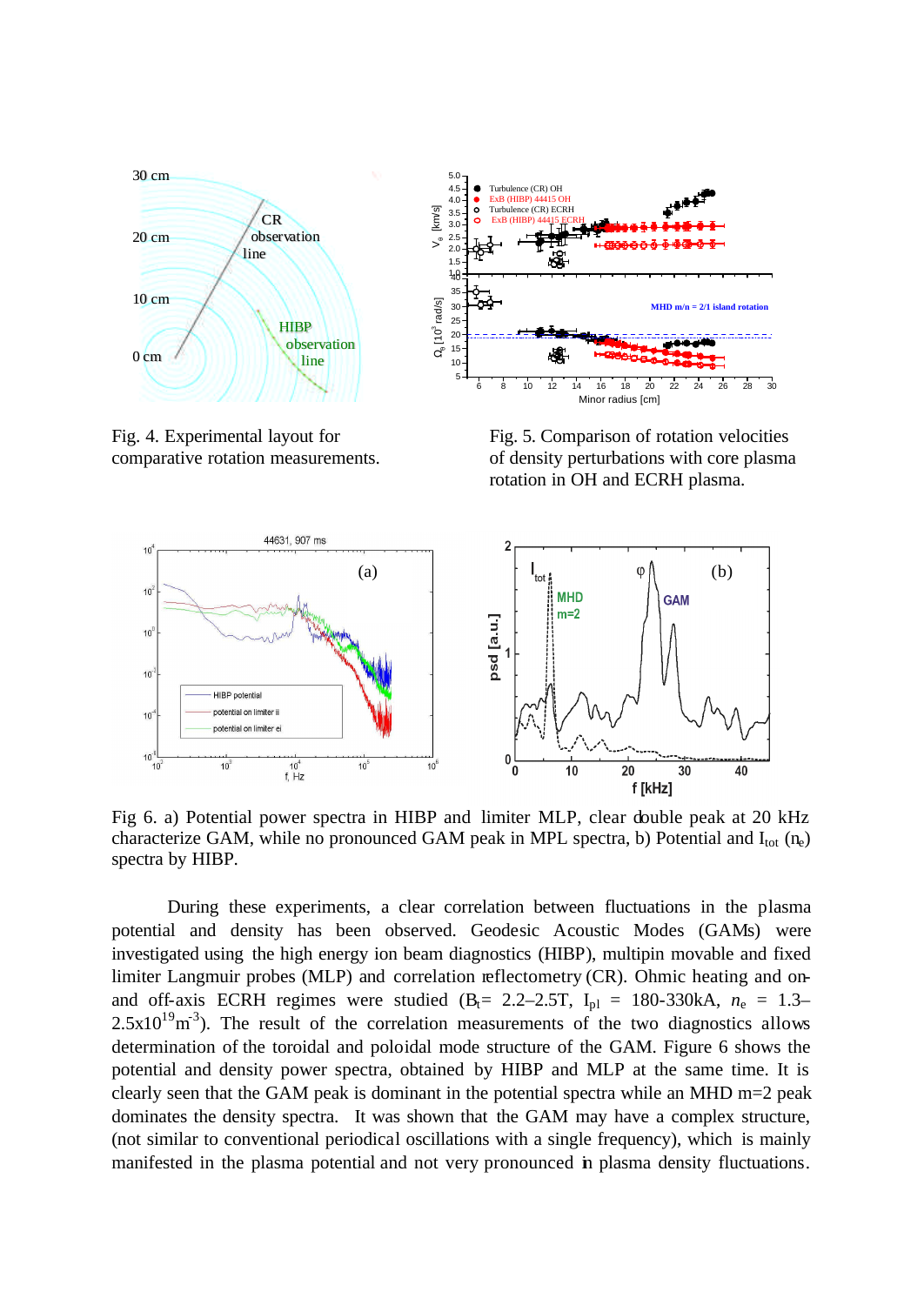The GAMs are more pronounced in the ECRH plasmas with typical frequencies of the wave packages in a narrow interval 22-27 kHz in the outer one third region of the plasma column.

With a direct link to the experiments performed during the  $1<sup>st</sup>$  JE, studies of the edge plasma turbulence have been performed and the results have been compared with those



Fig.7. The PDF vs. radius in the SOL of T-10(a) and TCABR(b)

obtained on the TCABR tokamak in Brazil [4]. The analysis of probe signals has shown that the spectra, the correlation functions and the probability density functions (PDF), derived from probe ion saturation current, Fig.7, demonstrate complex power laws with multi-scale properties. Relative entropy and discrimination was used to compare PDF in T-10 and TCABR. The probability distribution function (PDF) varies with minor radius in both tokamaks, demonstrating evolution from strong non-gaussianity in the far SOL towards close to the Gaussian in the vicinity of the LCFS.

# **4. The 3rd JE, ISTTOK, ICT CFN, Lisbon, Portugal, 2007**

The main goals of the  $3^{\text{rd}}$ JE on ISTTOK (R=46cm, a=8.5cm, B<sub>T</sub>=0.5T, I<sub>p</sub>=6kA,  $\overline{n}_{e}(0)=5x10^{18}m^{3}$ , T<sub>e</sub>(0)=150eV), were: tokamak operation in alternating current regimes; testing of the liquid metal limiter concept; study of the influence of external biasing on plasma confinement and stability and the study of fluctuation induced transport and assosiated driving mechanisms. The investigation of three-dimensional characteristics of the edge fluctuations has been performed with Langmuir probes showing that SOL fluctuations are characterized by short correlations both in space (poloidal) and time ( $?c$ ~5-10mm and t<sub>c</sub>  $\sim$ 5-8 $\mu$ s, respectively), poloidal wave numbers in the range of k $\sim$ 3cm<sup>-1</sup>, and a broad frequency spectrum, Fig.8. Deeper in the plasma the correlation is significantly larger (?c>>10mm, t<sub>c</sub>~30µs), the wave numbers are shorter (k<sub>?</sub><0.5cm<sup>-1</sup>) and the spectrum is dominated by low frequency components (10-25 kHz). Similar to T-10, results suggest the existence of GAMs in a narrow region just inside the LCFS.

ISTTOK is equipped with a gallium jet injector which creates a jet 2.3mm in diameter, 13cm long with 2.5m/s flow velocity. The jet power extraction capability is extrapolated from the heat flux profiles. This work proved the technical feasibility of gallium jets interacting with plasmas. AC operations have also been investigated, with and without liquid metal limiter. Improvements in control systems have enabled achievement of 250ms AC discharges, extending the plasma duration for almost one order of magnitude. Results from the HIBP diagnostics on T-10 and ISTTOK have been compared [6]. Other activities included familiarisation with the use of the ISTTOK control, data acquisition and remote data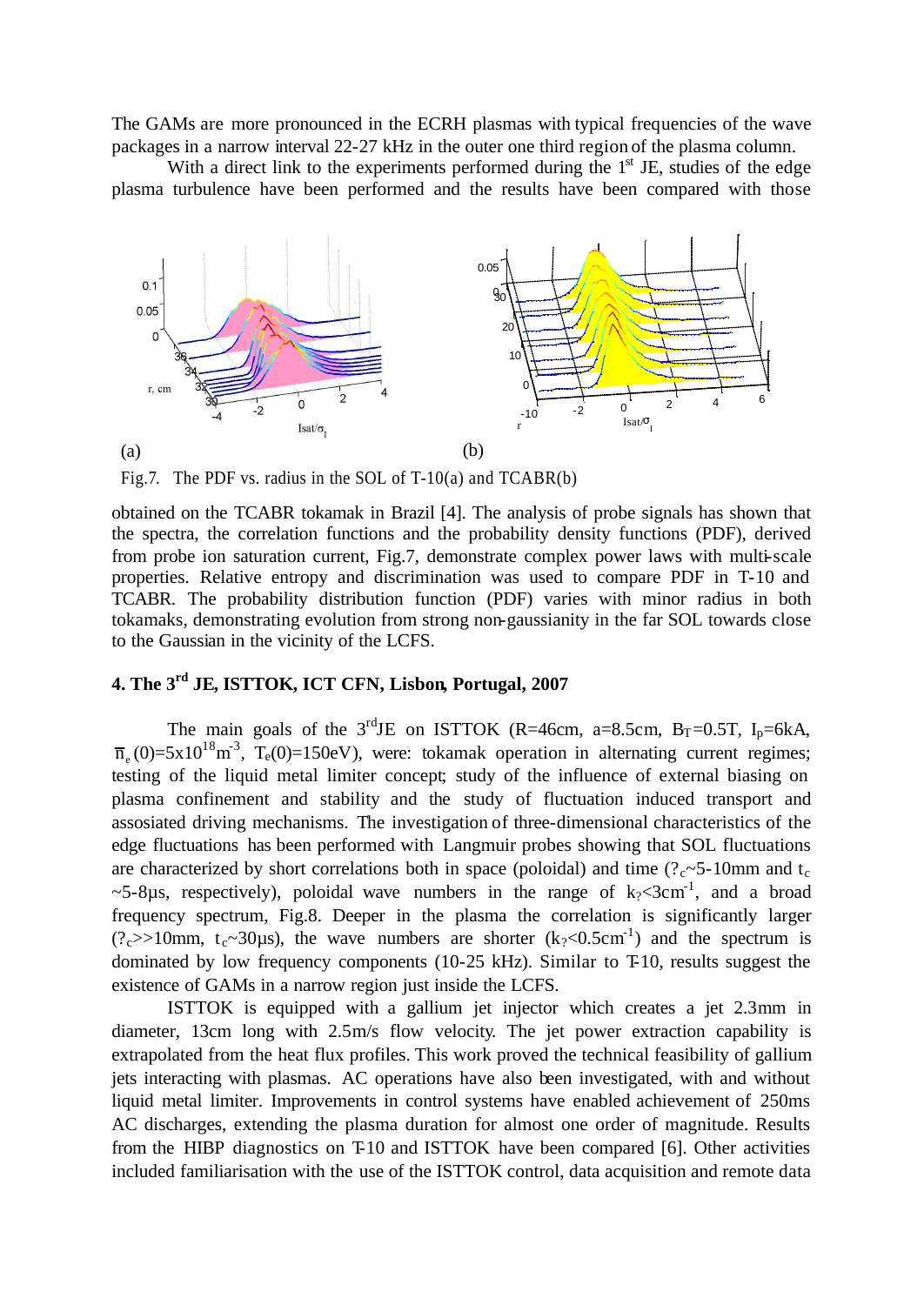access systems; improvement of the remote access tools by adding new features based on user experience on ISTTOK and in other laboratories; implementation of a real-time Neural Network plasma position control system based on bolometer tomography, Fig.9; studies of plasma-material interaction. The development and implementation of remote participation tools is very important for supporting Joint Experiments and to allow remote collaboration. It is expected that the solutions implemented and being tested among the small tokamak community can provide useful experience for the development of a reliable standard supporting the future remote operation of large fusion devices. More results of this JE are presented in [7].

## **5. Other activities within the IAEA CRP on RUST.**

Other activities within the IAEA CRP on RUST included co-operation and joint experiments on tokamaks participating in the CRP and also regular visits and consultations on the development of National Fusion programmes by the members of the CRP Scientific Committee. Joint Activity Matrix of collaboration between members of the CRP is shown in Table I. These activities resulted in more than 30 joint publications.

### **6. Conclusions.**



Fig. 8. LP measurements show broader fluctuation spectrum in SOL (black) compared with the plasma edge (red).



The first Joint Experiments have clearly demonstrated that small tokamaks are suitable and important for broad international cooperation, providing the necessary environment and manpower to conduct dedicated joint research programmes. The contribution of small tokamaks to mainstream fusion research such as edge turbulence, improved confinement, and diagnostics development in the present case can be enhanced through coordinated planning. These activities under the IAEA CRP are already paying visible dividends and resulted in a substantial number of joint presentations and publications. The next Joint Experiment is scheduled for March 2009 on the TCABR tokamak at the University of São Paulo, Brazil to carry on investigation of correlations between the occurrence of transport barriers, improved confinement, electric fields and electrostatic turbulence.

*Acknowledgements.* Joint Experiments were carried out in the frame of the IAEA CRP of Research Using Small Tokamaks. This research has been partially supported by the grant KJB100430504 of Grant